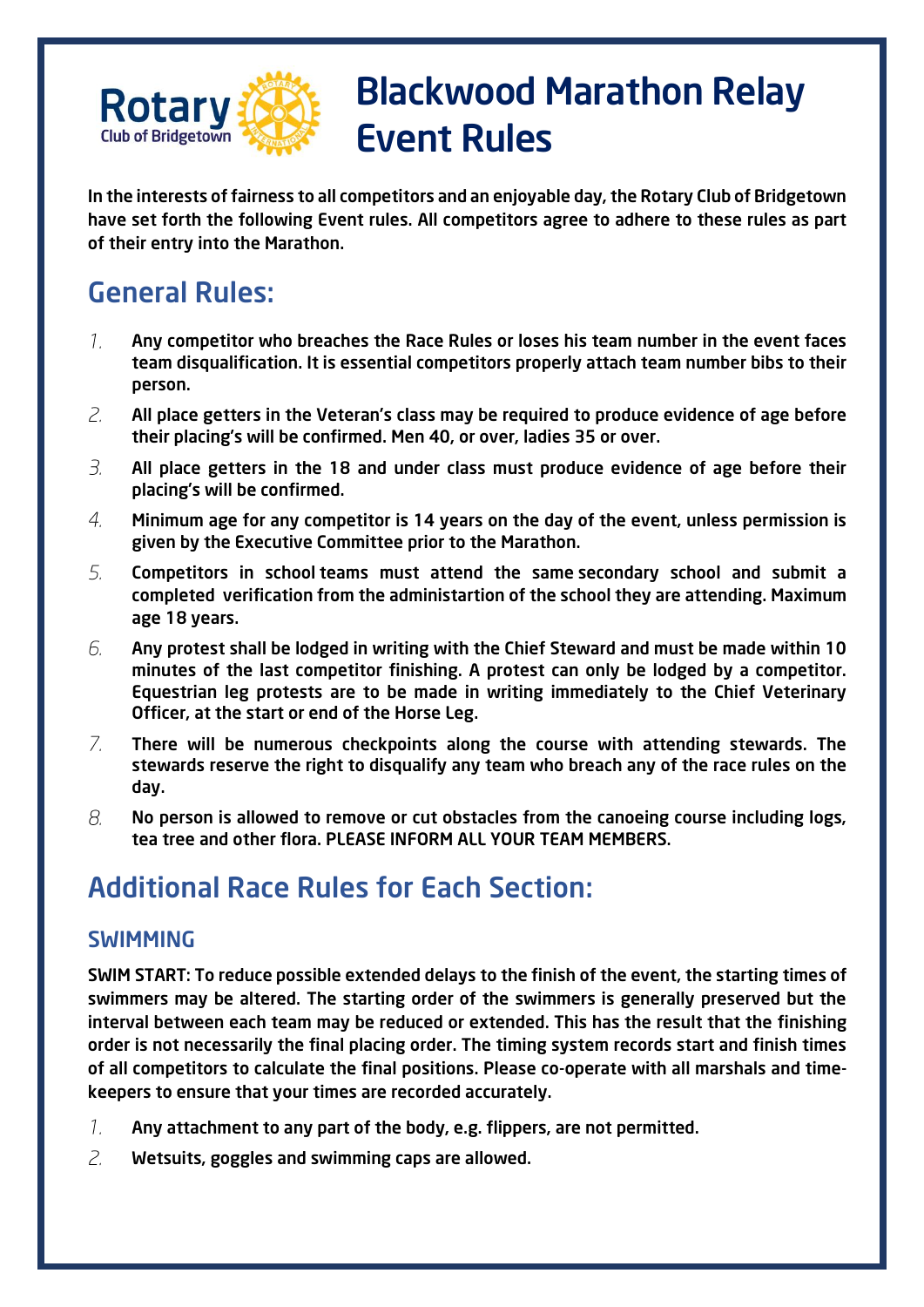#### RUNNING

Please note start of the running leg is 9:00am sharp.

- 1. Detours and short cuts not allowed.
- $2$  The marked course must be followed.

#### **CANOFING**

- 1. Helmet, buoyancy vest and protective footwear are strongly advised.
- $\alpha$ . Any deviation from the course (meaning "river bed") apart from porting at Terry Road culvert (which is mandatory) will automatically disqualify the team. Failure to properly report to stewards at a checkpoint will automatically disqualify the team.
- $3.$  Minor repairs to craft during event allowed, but must be performed by competitors. Back up crews are not permitted.
- $4$ . Craft may be a one-man canoe, kayak or surf ski.
- 5. Paddles are only to be used for propulsion.
- $6.$  Spare paddles may be carried on craft.
- $7<sup>1</sup>$ Competitors must mark their craft with their team number on both left hand and right hand sides. Numerals must be minimum size of 100mm and 15mm thick. Numbers preferably black on yellow background. Numbers 1, 6, and 9 must be underlined.

#### **CYCLING**

- $\mathcal{I}$ . Spare bike not allowed.
- $\overline{Z}$ Road traffic rules must be observed at all times.
- $\overline{B}$ Minor repairs during race are allowed but must be performed by competitors only.
- $\overline{4}$ Back up crews are not allowed.
- $5<sub>1</sub>$ Vehicles driving alongside or immediately in front of competitors not allowed.
- 6. Start assistance is allowed.
- $\overline{Z}$ Protective head gear is compulsory.

#### EQUESTRIAN

#### Important – Please read carefully

The equestrian part of the Blackwood Marathon is unique among endurance rides in W.A. Often the Blackwood is the first exposure of the horse to this type of event. It differs from other events too, in that the rider is under pressure as member of a team consisting often of people who have little or no knowledge of horses, therefore cannot appreciate the potential dangers pushing a horse (or allowing a horse to push itself) beyond its physical limitations. In the past, the majority of teams competing in the Blackwood Marathon have been very conscientious in preparing, competing and caring for their horses. The low number of serious equine problems reflect the commitment and skill of the riders. Despite this, some problems have occurred.

- $\mathcal{I}$ . The horse must be presented at the pre-ride veterinary examination by the RIDER.
- $\overline{Z}$ Horses may run barefoot, but due to course conditions shoes and/or boots are highly recommended.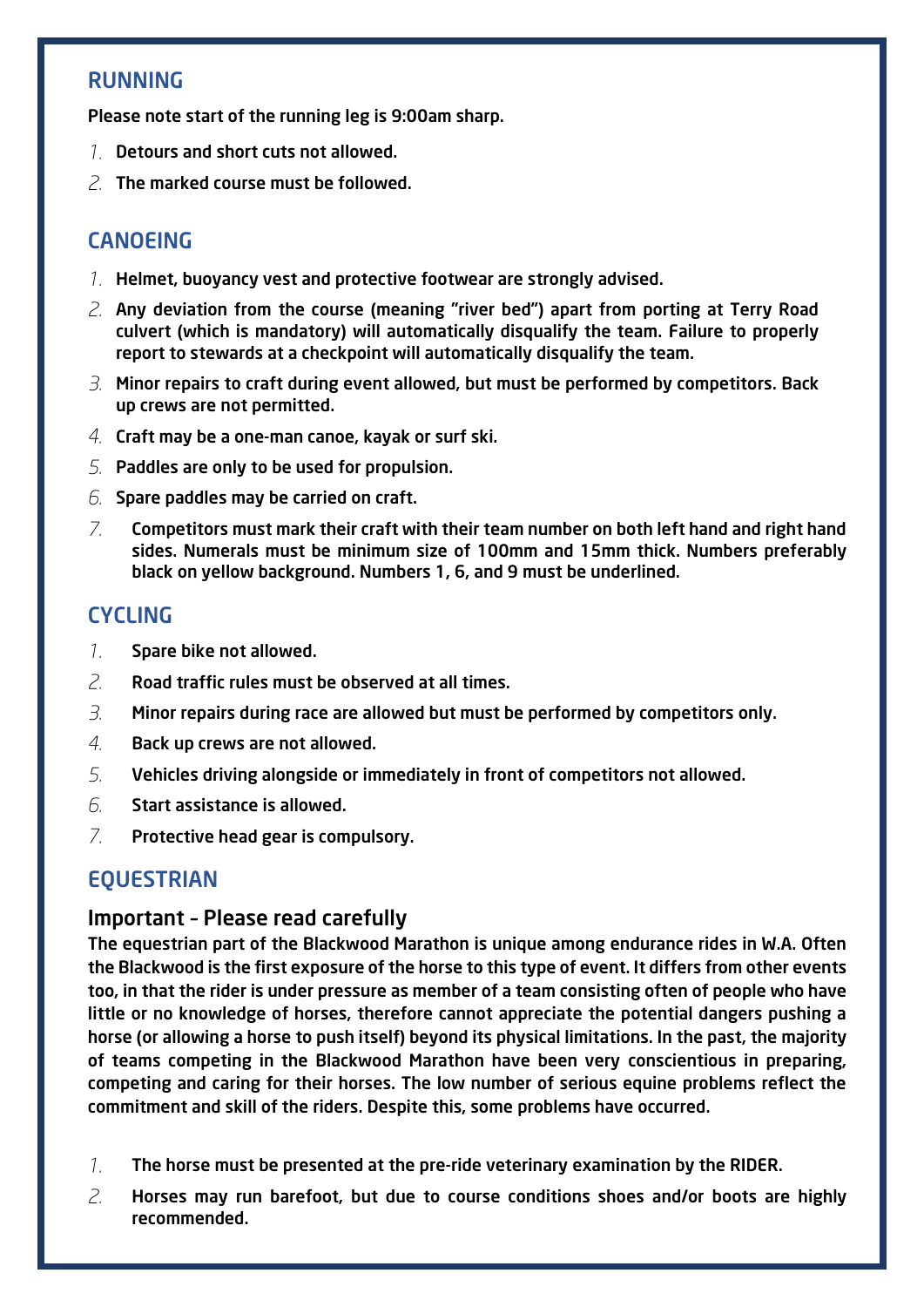- 3. At the pre-ride veterinary examination the horse must, in the opinion of the examining veterinarians be able to complete the race without jeopardizing the health of itself or the rider.
- $\overline{4}$ The horse's heart rate must be at, or below 60 beats per minute within 30 minutes of crossing the finishing line, and in the opinion of the official veterinarians must not show any lameness or distress.
- 5. The horse must be free from any 'prohibited substance'. 'Prohibited substance' means any substance having a direct or indirect action on the central or peripheral nervous system, the cardiovascular, the respiratory system, the alimentary digestive system, the musculo skeletal system or the urogenital system of a horse. 'Prohibited substances' include analgesics, antihistamines, anti- flammatory agents, blood coagulants, diuretics, hormones and their synthetic counterparts, cortico-steroids, anabolic steroids, local anaesthetics, muscle relaxants and tranquillisers, Prohibited substances' also include vitamins administered by injection.
- 6. All Iron Man / Iron Woman entrants must provide a Certificate of Competency in horse riding before their entry will be accepted. This must accompany their entry form.
- $Z_{\rm c}$ Minimum age limit for horses is 4 years. This rule will be strictly adhered to.
- $\beta$ . Team number must be on front of helmet approximately 5cm high and the team number must be securely attached to the horse's bridle. This is the responsibility of the competitor who must present the bridle for inspection at the veterinary check.
- 9. Any type of horse may be used.
- 10. Riding caps or helmets must be worn.
- 11. The marked course must be followed.
- $12.$ The team will be disqualified if any competitor takes a short cut.
- $13$ . The team will be disqualified if there is any unsportsmanlike behaviour, i.e. barging, etc.
- $14.$  No whips, spurs or long reins allowed.
- $15.$ DRUG TESTING: Placegetters and other horses selected at random may be swabbed and/or have a blood sample taken. Positive swab samples will result in disqualification for this and future Marathons.
- $16$ . Veterinarians have the right to disqualify any horse.
- 17. Horses should be available at 9.30am for veterinary inspection at JAYES BRIDGE.
- The Chief Veterinarian will disqualify any rider for any blatant disregard of the rules and/or 18. ill-treating a horse and that rider will be disqualified from competing in the relay in the future.
- 19. The Chief Veterinarian's decision in final.

IMPORTANT: 9.30am. - 11.30am. PRE-RACE VETERINARY CHEK AT JAYES BRIDGE Please note you must present your horse for the check prior to 11:30am.

Thank you to all competitors for their compliance and cooperation.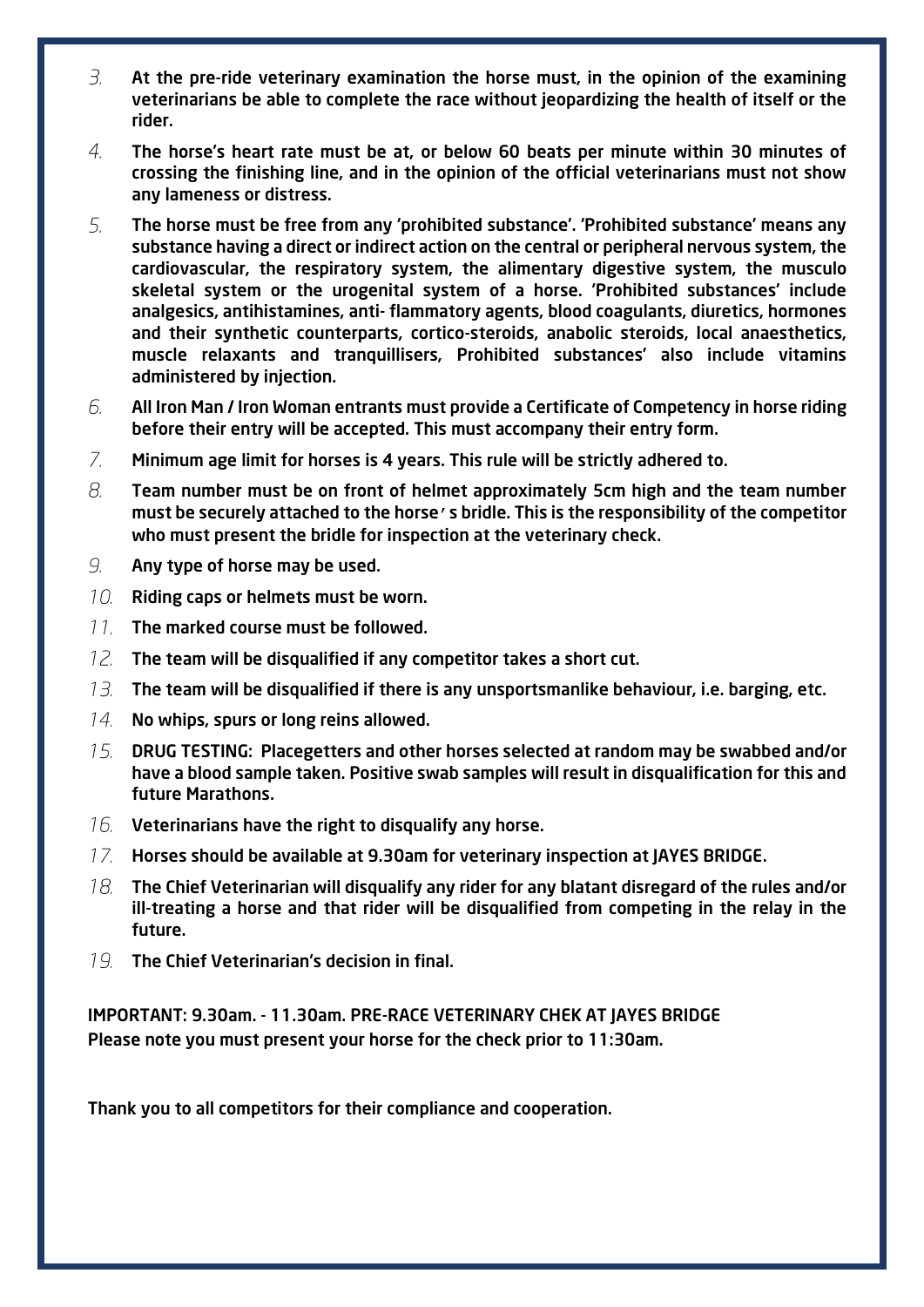

### RUNNING BRIEF

LOCATION : Run start Boyup Brook TIME: 8:30 a.m.

Welcome to all competitors and please note the following items:

- Felt pens are available. Please put you team number vertically on both arms or across top of hand.
- Run to the finish line and hand over the bib to canoeist, then WALK SLOWLY out through the laneway, where you will be timed. You are not timed until you have passed this point, if you jump the fence you may be disqualified as your number will not be recorded.
- Bibs must be handled with care as they are passed on at each changeover; you may assist your team member with the bib.
- Clearly state and show your team number at checkpoints, team numbers must be called out to stewards to be recorded.
- Do not deviate from the course set out in the race rules and map. Please ask any race official to clarify any questions you may have.
- An ambulance will follow the last runners. If there are any problems communicate with Stewards or other race officials.
- Run on the RIGHT hand side of the road there may be vehicle traffic on the roads.
- Drink points will be available on the course.
- Due to Traffic, Ambulance and other logistic considerations the committee has found it necessary to limit the time you are on the Boyup Brook Kojonup Rd (bitumen). If you are still on this road after 9:35am you will be taken to the Stanton Rd corner (start of the gravel) and may incur a time penalty. Our apologies for any inconvenience caused.

#### FOR IRON MEN AND WOMEN:

- It is important that you follow other competitors in each leg through the laneways for timing purposes. Failure to do this may result in disqualification, as you will not be timed.
- Marshalls will be at the end of the Running, Swimming and Horse finishes to assist you in finding your way to begin the next leg.
- At the beginning of the canoe leg, you are not permitted to have anyone hold your canoe in the water ready for you. Your canoe may be held ready for you as close to the water as possible within the confines of the canoe marshaling area. Assistance will be provided to get your craft into the water as the river bank is severely eroded.
- You must have someone attend your horse at the start of the horse leg and someone at the finish of the horse leg to prepare the horse for final vet check.
- Please be aware that by participating in this event you are doing so at your own risk and that the organisers do not take any responsibility for personal injury or damage to property.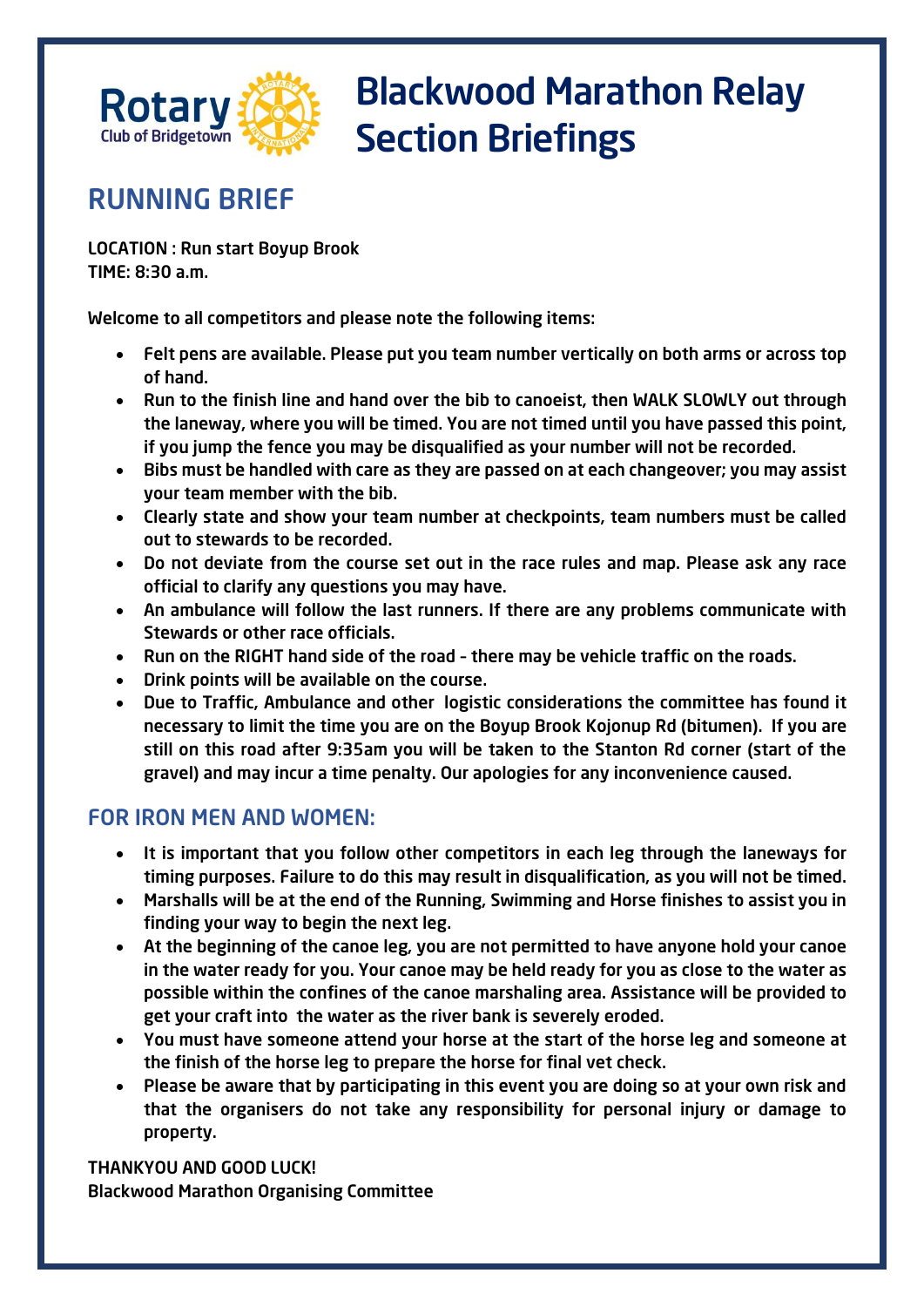

### CANOEING BRIEF

LOCATION : Canoeing Start TIME: 9:00 a.m.

Welcome to all competitors and please note the following items:

- Felt pens are available. Please put your team number vertically on left arm.
- There has been significant erosion at the riverbank entry point, take care launching your vessel as the banks are steep with tree roots adding to the hazardous conditions. Help from officials is permitted to launch your craft.
- The course must be followed i.e. the riverbed. Your vessel cannot be taken out of the riverbed and along the bank apart from the following proviso:
- The bridge at the Terry Road Crossing consists of a cement box culvert. You must port your vessel around this crossing and thus leave the riverbed. You must not attempt to go through the culvert. Stewards will be watching for this.
- There are checkpoints at which it is important for you to call out your number so you are recorded. Failure to be recorded may result in disqualification.
- There will be other stewards to monitor the course and ensure the race rules are observed. If you have any problems, communicate with the Stewards or other competitors to pass on. Do not leave the river, stay with your vessel at the river.
- Take care of your bib, (team number) as it is to be used by others in your team.
- Please hand bib to stewards on the LEFT HAND SIDE OF THE RIVER at finish line so it can be passed to the next section.
- NOTE: The finish line is approximately 250 METRES PAST THE MAIN ROAD BRIDGE OVER THE RIVER. At the finish of the race, a line of floats guide you into the left bank - please do not cross this line, but follow it into the bank.
- At the finish, CALL OUT YOUR TEAM NUMBER so time keepers and race officials can identify you.
- People responsible for picking up canoes or vehicles on the course MUST SHUT GATES.

WARNING: Please check with race officials on the state of the River Crossing at Terry Road. Checkpoints and safety requirements may be altered on the day of the race. Please be aware that by participating in this event you are doing so at your own risk and that the organisers do not take any responsibility for personal injury or damage to property.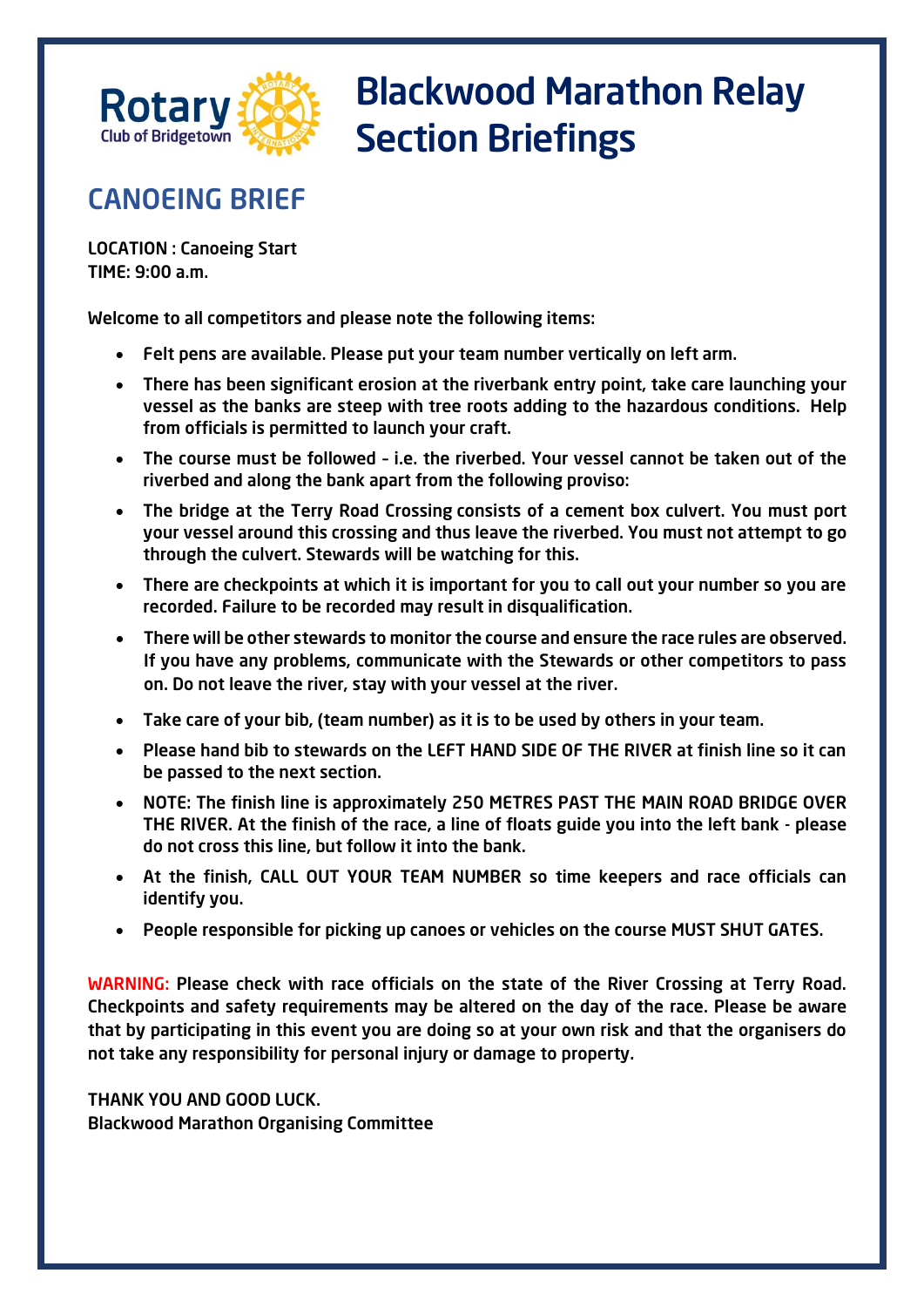

### SWIMMING BRIEF

LOCATION : Swim Start TIME: 12:30 p.m.

Welcome to all competitors and please note the following items:

- Felt pens are available for numbering. Please number DOWN LEFT AND RIGHT ARMS VERTICALLY or ACROSS THE TOP OF HAND.
- Please remain in the assembly area. Do not go down to the water. Your numbers will be called in the order you will be entering the water. When you hear your number called proceed down the competitors raceway in readiness for the start. You must stay in this order at all times.
- For safety, please note, we have canoes and boats in the water standing by if you need assistance.
- If in any difficulty, call out loudly and raise an arm so stewards patrolling the river can assist.
- Please keep to the centre of the river where possible and observe race rules. There are two marked lanes to guide you under the bridge.
- When finishing CALL OUT YOUR NUMBER FROM THE WATER'S EDGE, this enables the stewards to hand you your bib quickly if required to pass to an equestrian. Please make sure this is the correct bib (team number) THIS IS IMPORTANT.
- Timing will be after you have handed your bib to your equestrian teammate or exit the transition area. Proceed along the laneway to your right, for timing procedure. PLEASE WALK SLOWLY.
- We do not believe that the river has changed significantly in the 30 years plus of the Marathon however we have been requested to advise you that you are swimming in "Wild Water" and we have no control over it's quality.
- Known obstacles are marked with bunting and or floats but there may be others. The river can be quite shallow in some areas and you may be able to stand.
- NOTE: IN THIS LEG YOU ARE RACING THE CLOCK AND NOT NECESSARILY THE OTHER COMPETITORS. To reduce possible extended delays to the finish of the event the starting times of swimmers may be altered. The starting order of the swimmers is generally preserved but the interval between each team may be reduced or extended.
- Do not impede or distrupt your fellow competitor, be especially considerate when passing.
- The exit of the swim can become very slippery. There will be a rope from the water up the bank that can be used to assist you exit.
- WARNING. Additional instructions may be required depending on the state of the river. Please check with the race officials for conditions on the day.
- Please be aware that by participating in this event you are doing so at your own risk and that the organisers do not take any responsibility for personal injury or damage to property.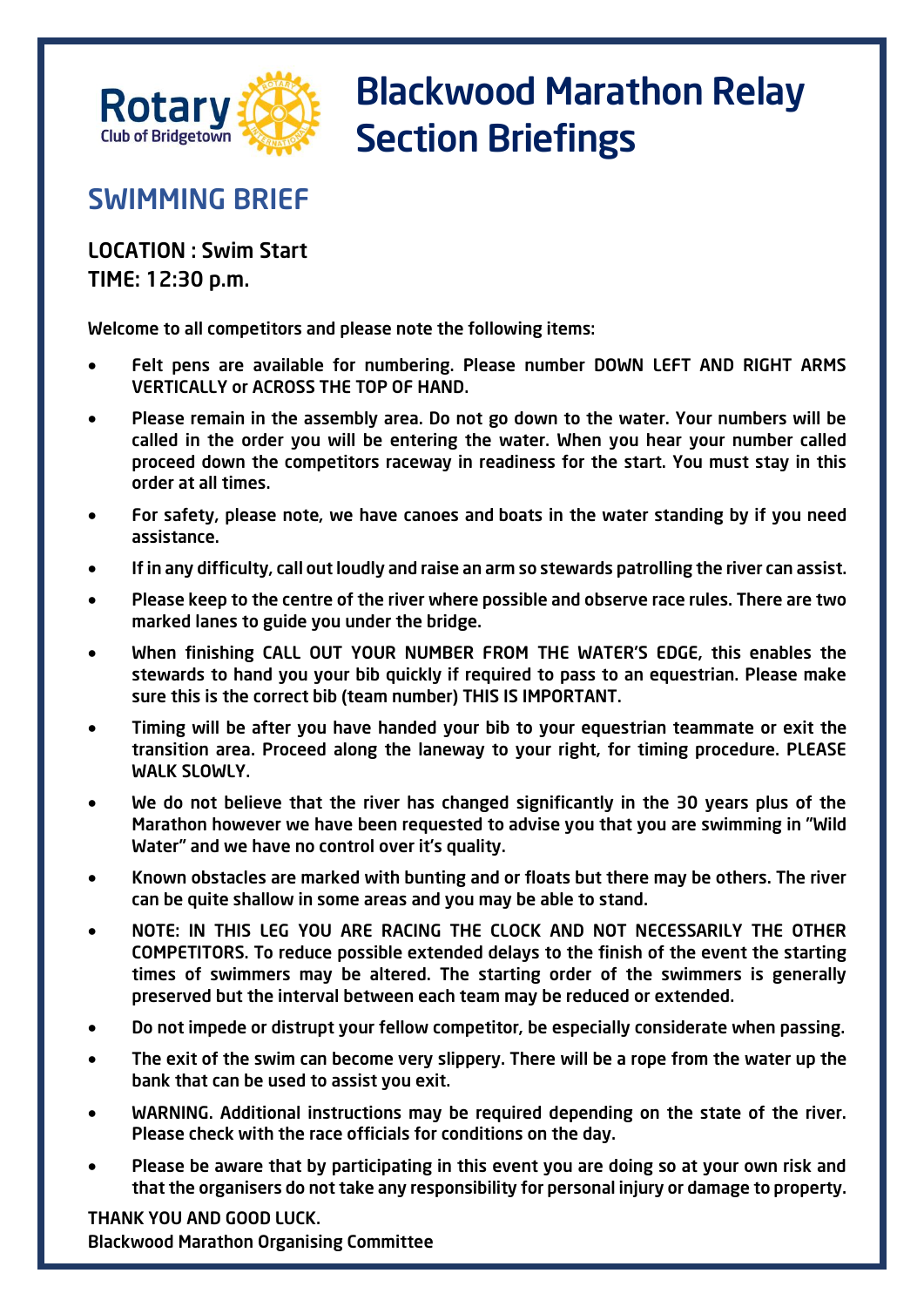

### EQUESTRIAN BRIEF

LOCATION : Horse Start TIME: 12:00 noon

Welcome to all competitors and please note the following items:

- The organiser's aim is safety for both horse and rider. This can only be achieved by common sense and good horsemanship. The course has been made as wide as possible, however there may be areas where extreme caution is required. Fast horses take care in passing. Unsportsmanlike behaviour, ie. Barging etc will mean disqualification.
- Please observe race rules. One of the most important things to take into consideration in this event is your horse. *If you don't take care of your horse there is a very good chance it* will not pass the final vet check. All horses starting in the relay MUST be checked by a vet prior to the start.
- You may appoint a deputy to collect your bib from your team swimmer. Ensure you are handed the correct bib.
- Changeover of the bib (ie. team number) from swimmer takes place in fenced off area at finish line of swimming - you or a deputy must be prepared to receive your bib from your swimmer.
- NOTE: Stallions must stay in the stallion pen at all times. After the rider (or his deputy) of a stallion receives the bib from their swimmer they have to run back to stallion pen and start from there.
- Bibs must be attached correctly and worn to the finish. Please take care not to damage the bib. Your team number must be attached to or written on your bridle, This is an important safety requirement and you will not be allowed to start if this is not done. Numbers are available for \$1 at the vet check area.
- There are checkpoints on the course and they are marked with signposts. The final stages of the course are marked with "kilometres to go' signs.
- It is your responsibility to ensure stewards acknowledge receipt of your team number at checkpoints. CALL OUT YOUR NUMBER
- A mobile vet is stationed at the Lodge Road turn off.
- If needed, seek steward's assistance with regard to the course or changeover points.
- All guideposts are on the right of the track and can be seen from the previous post.
- No short cuts are to be taken. The marked pegs must be followed. *Default will mean* disqualification.
- A line of bunting indicates the finish line and the changeover point. Take care when approaching with your horse (mounted or leading).
- Water is available at finish of the horse section. Troughs and wash down facilities are available. Please take care with the use of water as there are many horses to wash down. Please refill trough when you have used it. Please consider other competitors.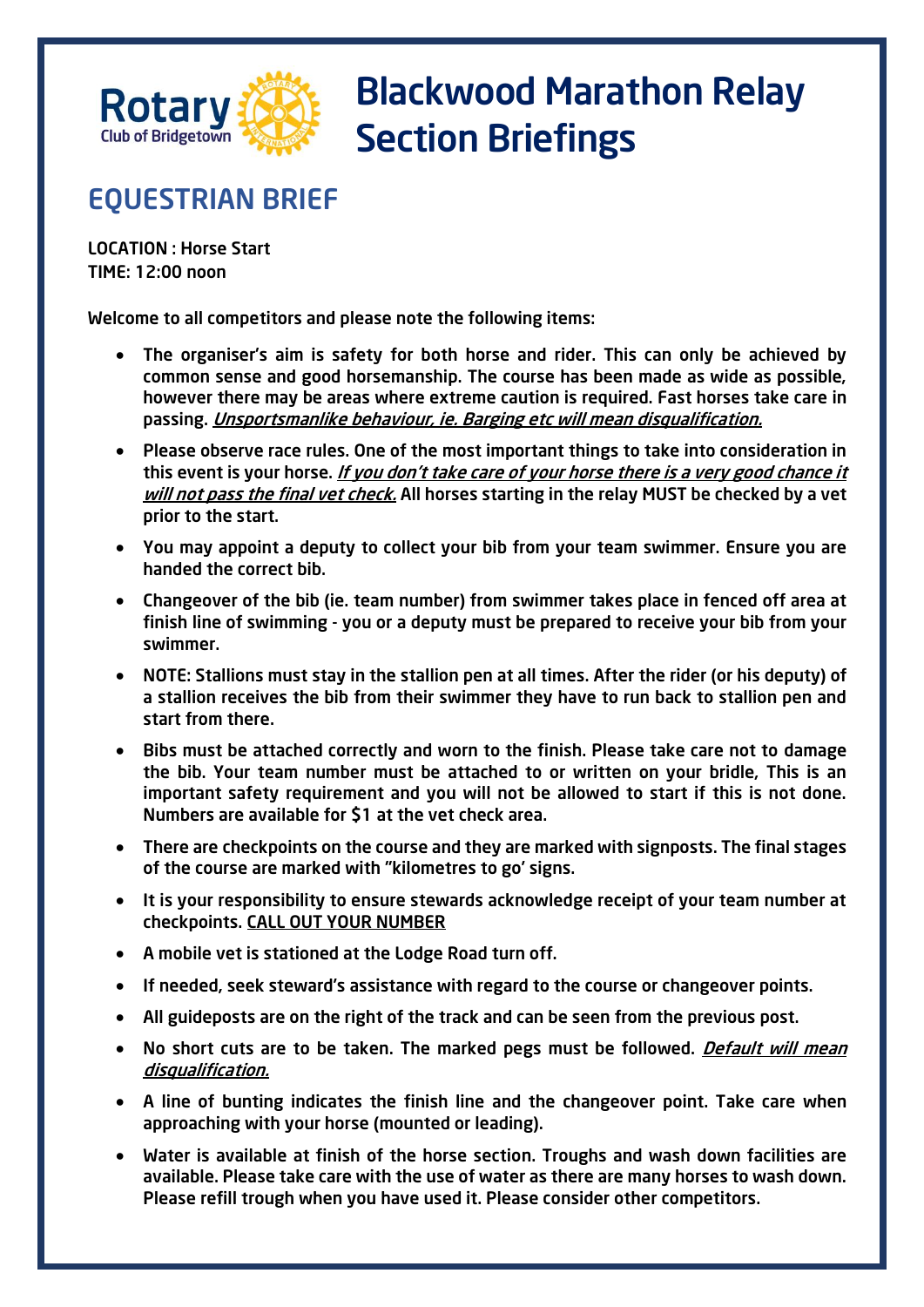- At the completion of the leg the rider will receive a card. No one will be allowed to enter the rest area without showing this to a steward.
- Vets will be easily identifiable, so when you are called up for the final check they are easy to find. The vet will take your card and then check the horse and its heart rate.
- It is the rider's responsibility to present their horse for final check AT THE CORRECT TIME Failure to do so will be automatic disqualification. NO excuses will be accepted.
- We are concerned with regard to the property owners and possible damage to their farms and we request that you consider this when determining access.
- Floats and vehicles moving to the horse finish must leave before 12:30 and go via Flax Road, or leave after 1:3Opm and go via Jayes Bridge and Muirs Road.
- Floats returning to Bridgetown along Winnejup Rd will be diverted into Elwins Road to direct them to parking area at the horse-stalls at the Sports ground.
- Drugs: Placegetters and others at random may be swabbed and / or have a blood sample taken. positive swab/samples will result in disqualification of horse and rider from this and future Marathons. Appropriate Equestrian Authorities will also be notified.
- Please note, *"No whips, Spurs or long reins are allowed"*. Ill treatment of your horse will result in disqualification, Also please note there will be no consideration of a protest concerning the professional opinion of a vet.
- Be sure to call out your number at the checkpoint near the finish as your number is relayed by radio to the finish so your cyclist can be ready for changeover.
- There is no camping in the Jayes Bridge area overnight by order of the property owners. All horse floats and vehicles must be gone by 5.30p.m.
- The order in which your swimmer will be leaving is attached to the notice board at the entrance to the Vet Check area (ie. the Canoeists finishing time) and in the swim equestrian transition area.
- Please be aware that by participating in this event you are doing so at your own risk and that the organisers do not take any responsibility for personal injury or damage to property. Check with race officials on the day regarding any special instructions.